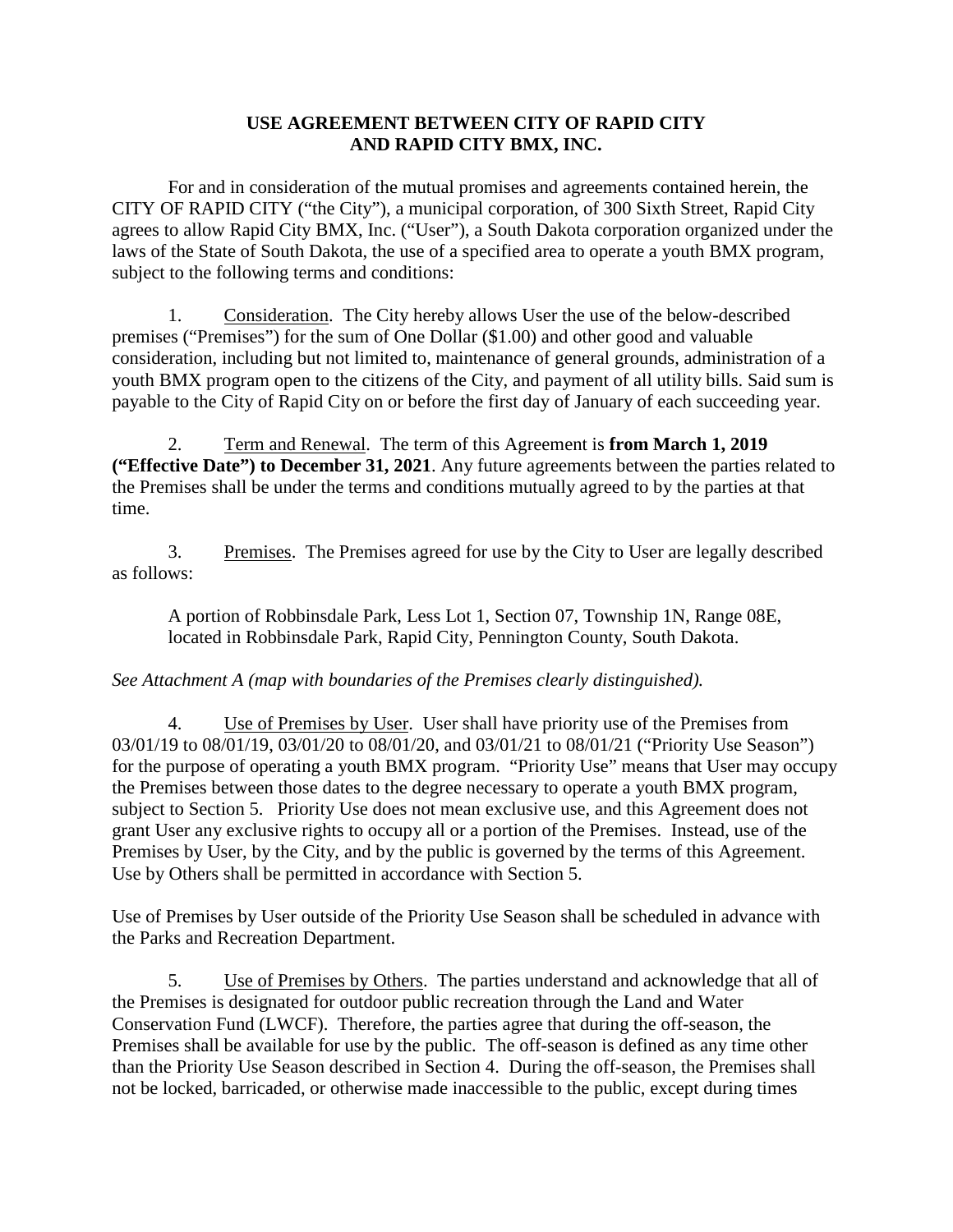when the park is closed in accordance with City ordinance. Scheduling for the Premises during the off-season shall be made through the Parks and Recreation Department. User may reserve the Premises during the off-season for its use on a limited basis, only when it is necessary for a special event, race event, or similar situation, and the Department may decline to reserve the Premises for User.

During the Priority Use Season, User shall allow other persons or organizations to use the Premises if the Premises are not in bona fide use by the User, and User may require that such use by others shall be consistent with the normal usage of said Premises. This use is in addition to any assignment of the Premises, which is addressed in Section 14.

6. Surrender of Premises. User agrees to surrender the Premises, or a part thereof, in the event it is necessary for expansion or utilization of public park facilities or for any other purpose which the City believes is necessary or important and the City makes such written demand. If such a written demand is made, then User understands that this Agreement shall be terminated and such termination shall not be considered a breach by the City or Lessee of the terms of this Agreement. User further agrees to abandon the Premises, or a part thereof, in the event such a demand is made by the United States government or the State of South Dakota or if User or the City is ordered to do so by an order of any Court. If such a demand or order is made, then User understands that this Agreement shall be terminated and such termination shall not be considered a breach by the City or User of the terms of this Agreement.

7. Use by the City. User agrees that the City may use the Premises when the same is not required for use by User, and such use by the City shall be consistent with the normal usage of the Premises. For purposes of this Section, City use shall mean organized activities conducted by or sponsored by the City. If the City uses the Premises under this Section, it agrees to leave the Premises in substantially the same condition, reasonable wear and tear excepted.

8. Contacts. Anything required by this Agreement to be delivered to User in writing shall be delivered to the following contact for Rapid City BMX, Inc.:

\_\_\_\_\_\_\_\_\_\_\_\_\_\_\_\_\_\_\_\_\_\_\_\_\_\_\_\_\_\_\_\_\_\_\_\_\_\_\_\_\_\_\_\_\_\_\_\_\_\_\_\_\_\_\_\_\_\_\_\_\_\_\_\_\_\_\_\_\_\_\_\_\_\_\_\_\_. User has a continuing obligation to ensure that the Rapid City Director of Parks and Recreation ("Director") has accurate contact information for User and to notify the Director of any changes to the contact information herein.

Unless otherwise specified in this Agreement, the contact for the City will be: Director of Parks and Recreation, 515 West Boulevard, Rapid City, SD 57701, (605) 394-4175.

- 9. Maintenance.
- 9.A. User Responsibilities.

i. Property Damage. User agrees to maintain said Premises under the authority of the Director of Parks and Recreation or his/her designee. User agrees to repair or replace any property on the Premises damaged, either willfully or accidentally, by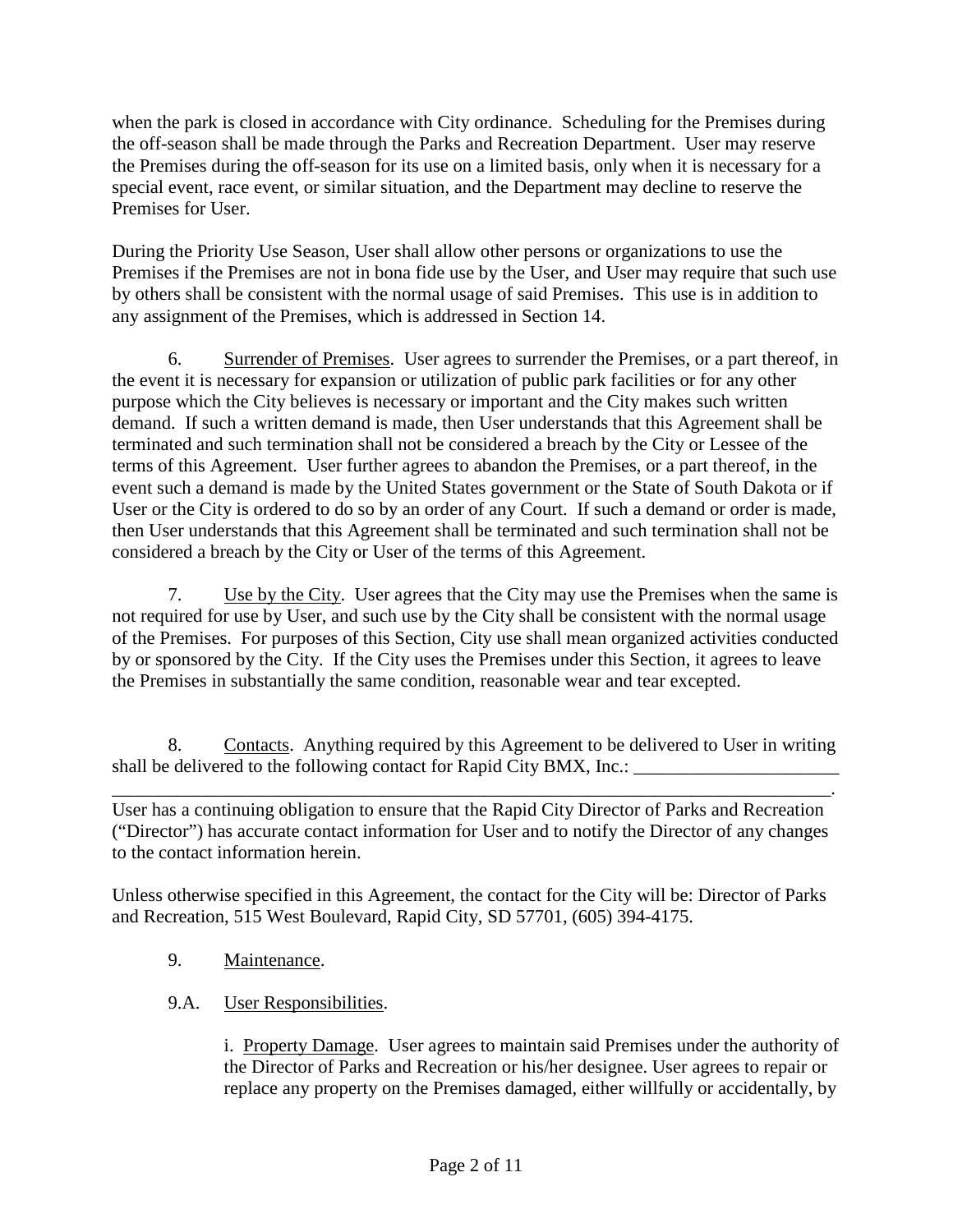its agents, members, or invitees. User is entitled to recover costs for damages or to require repairs for damages or improper maintenance that occurs while the Premises is used and controlled by others, including those enumerated in Sections 6 and 7 of this Agreement.

ii. Trash and Recycling. User agrees to be responsible for policing the Premises and picking up and making ready for City collection of all trash, recyclables, debris, and waste material of every, resulting from its use of the Premises by itself or any spectators in attendance at the Premises. User also agrees to place all collected trash, recyclables, debris, and waste in a designated location for removal by the City. User agrees that it will not place yard waste or building materials in City trash receptacles. User agrees to promote and encourage recycling throughout the Premises.

To avoid the public's misuse of trash and recycling receptacles during the offseason, User agrees to move all trash and recycling receptacles to an area of the Premises that is inaccessible to the public, as approved by the Parks and Recreation Department, within fourteen days of the end of the season.

iii. Use Days. User is responsible for its own preparation of the BMX track prior to all scheduled use days.

iv. Grass and Weeds. User shall mow any grass areas within the Premises on a substantially weekly basis. User shall control weeds and grass inside and outside of fence lines through string trimming or chemical vegetation control methods. If the Premises includes other exterior fences around a portion or all of the Premises, User shall control grass/weeds in such fence lines and five feet outside of the fence. The obligations in this Section do not apply if the City is maintaining the Premises pursuant to Section 9.A.i.

If User fails to mow the grass or control weeds and grass within the fence lines as required by this Section, the Parks Division Manager may mow the areas and charge User at the rate of One Hundred and Twenty-Five Dollars (\$125.00) per hour for each person and machine used, provided that the Parks Division Manager: (1) determines the need for mowing; (2) gives User three (3) days' notice of his/her intent to do so if User fails to mow; and (3) determines he/she has the available personnel and equipment to perform the mowing. Should the Parks Division Manager not have the available personnel and equipment, s/he can arrange for a private contractor to mow at the expense of User.

v. Notification to the City. User agrees to promptly notify the City in writing if it observes any needed maintenance to sidewalks, parking areas, trees or other items that the City is obligated to maintain under Section 9.B or any items other than those which the User is obligated to maintain. User may provide the written notification by e-mail to the Parks Division Manager. At the time of this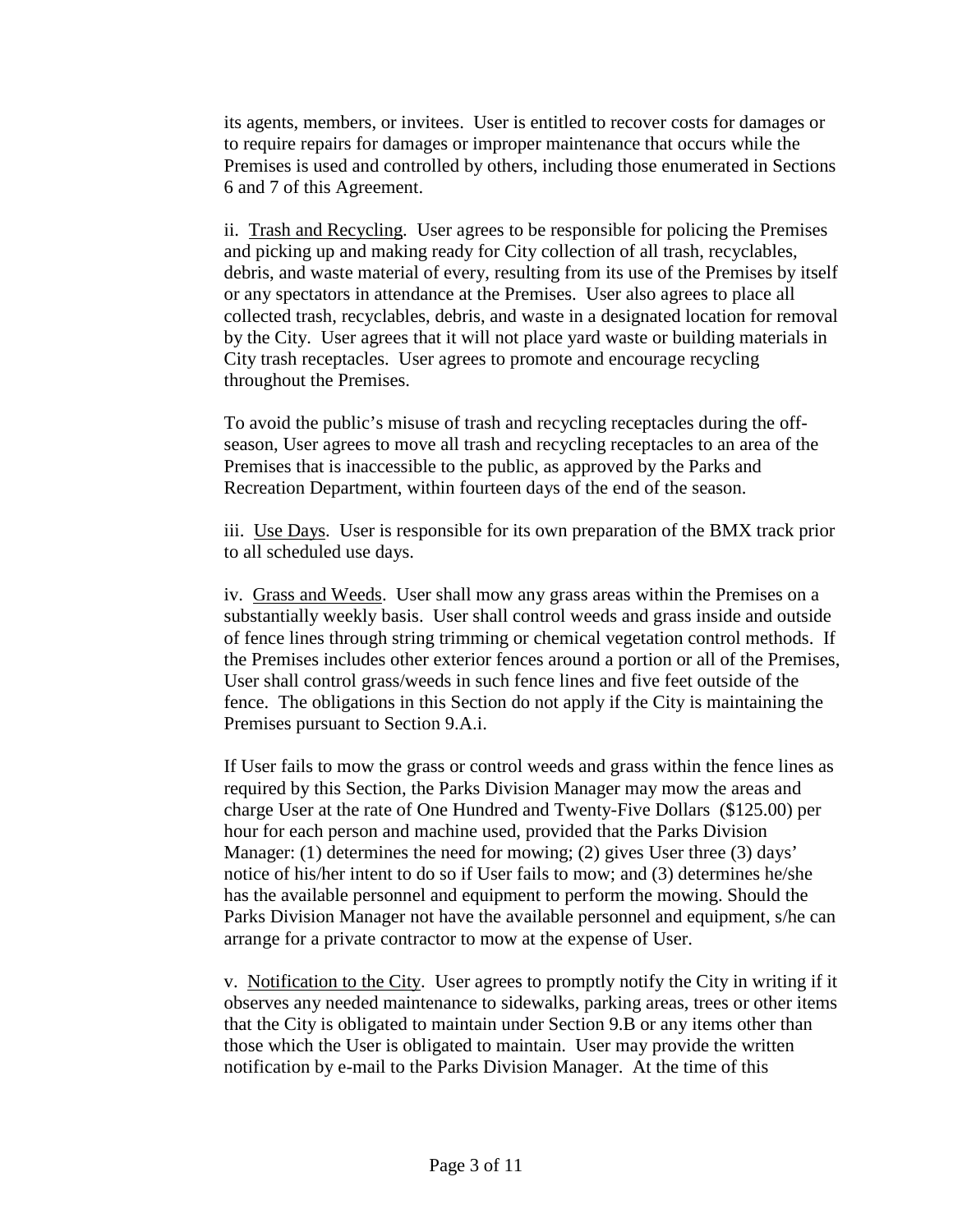Agreement, the email addresses for the Parks Division Manager is [scott.anderson@rcgov.org.](mailto:scott.anderson@rcgov.org)

vi. Irrigation System. User is responsible for the day to day operation, adjustment, maintenance and replacement of the sprinkler heads on the automatic irrigation system. User shall run water through each zone on the system and visually inspect each sprinkler head at least twice a month to ensure proper operation of sprinkler heads. User shall replace sprinkler heads with heads of the same make and type, unless a different sprinkler head is approved by the Parks Division Manager or his/her designee. User is responsible for maintenance and repair of all lateral irrigation piping.

In lieu of User being charged for water usage for irrigation of the Premises, each irrigation system shall be connected to the City's central control irrigation system. Connection to the central control irrigation system will be performed by the Rapid City Parks Maintenance Division. All maintenance and changes to a specific watering program shall be performed by the Parks and Recreation Department maintenance personnel, and User may request modifications through email to the Parks Maintenance Supervisor or the Parks Division Manager. At the time of execution of this Agreement, the email address for the Parks Maintenance Supervisor is [aaron.weeks@rcgov.org,](mailto:aaron.weeks@rcgov.org) and the email address for the Parks Division Manager is [scott.anderson@rcgov.org.](mailto:scott.anderson@rcgov.org)

vii. Structures and Buildings. User is responsible for all maintenance and repair of structures and buildings on the Premises. This responsibility includes, but is not limited to, painting and staining the structures and buildings and maintaining/repairing siding, fascia, soffits, plumbing, flush valves, drinking fountains, water heaters, and other fixtures as applicable.

viii. Winterization. User shall ensure that all building systems, such as plumbing, electrical, and heating and cooling systems, are operational through the season ensure proper winterization at the end of the season. User shall ensure that all irrigation zones are operational with no leaks in piping or sprinkler heads, to ensure proper winterization. User shall report any modifications to the building systems or sprinkler system zones to the Parks Division Manager prior to the end of the season to ensure proper operation and winterization.

## 9.B. City Responsibilities.

i. Maintenance of Premises. During the off-season, the City will maintain the Premises.

ii. Trash and Recycling. The City will provide 300 gallon trash and recycling receptacles for use at the Premises and will remove trash and recycling on a regular schedule.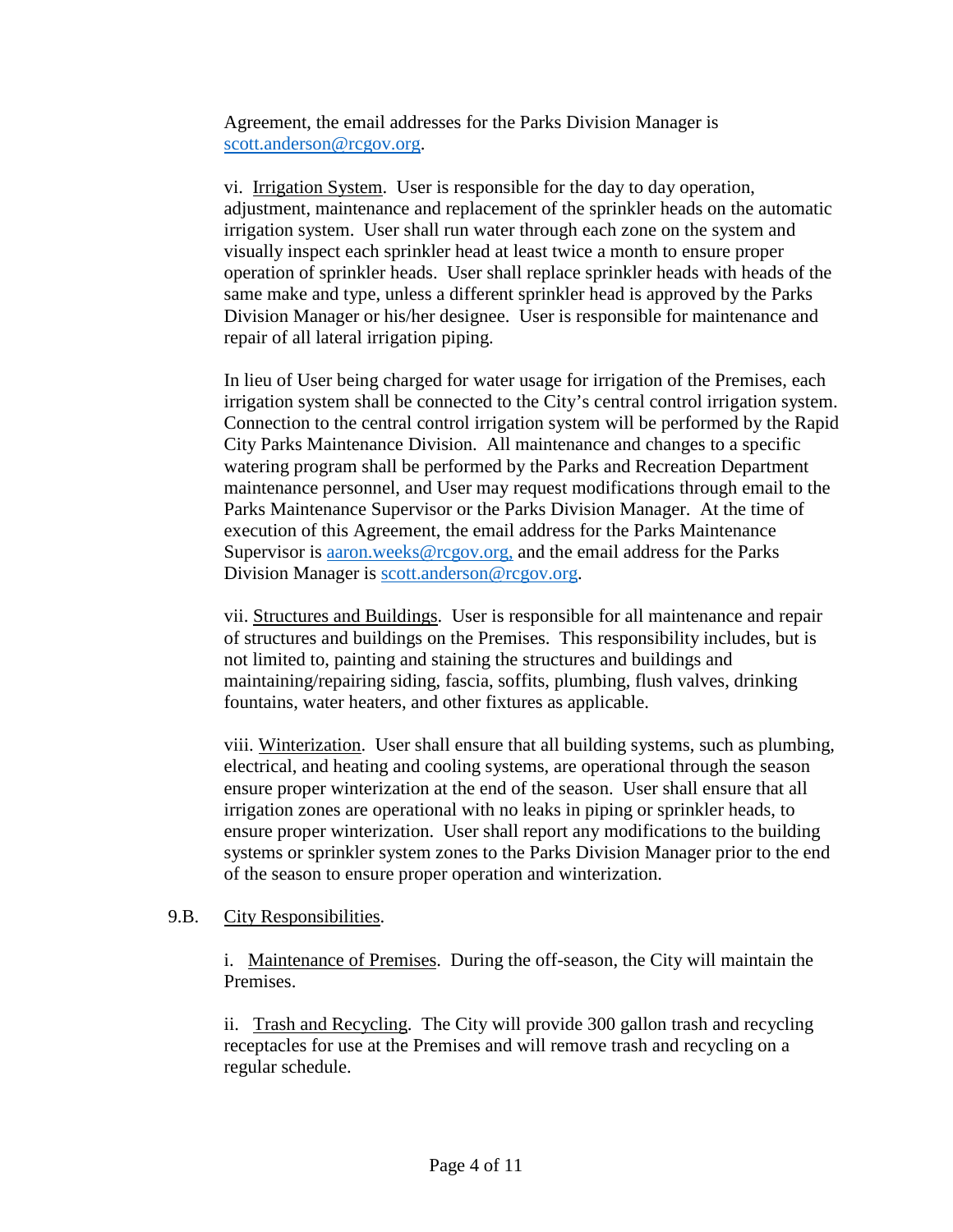iii. Unique or Unusual Maintenance. The City, at its own expense, agrees to provide unique or unusual maintenance and routine maintenance to the infrastructure, including but not limited to, repair of broken water mains, sewer infrastructure, storm sewer infrastructure and all repairs and surface maintenance of parking lots.

iv. Irrigation. The City shall provide water to the Premises for the purpose of irrigating the Premises. The City specifically reserves the right to restrict water usage under this Agreement if water restrictions are placed on other water users within the City. Prior to the start of the season, the City will provide charge up and run through the automatic irrigation systems to check for proper operation. The City will provide User with a radio for remote operation of the irrigation system, which User shall use for the day-to-day maintenance, repair, and monitoring of the irrigation system. If the radio is lost, stolen, broken, or is rendered unusable, User shall pay \$1500 for the replacement radio. The City is responsible for the maintenance and repair of the following irrigation elements, to the extent applicable: curb stops, backflow prevention devices, backflow enclosures, main line piping, electric control valves, and controllers. User shall notify the Parks Maintenance Supervisor by email if any of these irrigation elements are malfunctioning or broken.

v. Winterization. On or about October 1st of each year, the City shall winterize the irrigation systems and the buildings/structures on the Premises. An employee from the Parks and Recreation Department shall contact User to schedule a mutually agreeable winterization date. User shall provide the Parks and Recreation Department with an accurate list of contacts prior to September 15 to ensure the City's efficient access to the Premises and its facilities. User shall have all systems in working order on the winterization date to ensure proper winterization.

vi. Trees. The City will provide maintenance to all trees on Premises, including hazardous tree removal, broken limb removal and corrective pruning. No tree shall be planted or removed without prior approval from the Parks Division.

10. Changes to the Premises. No construction or installation of any improvements to the Premises shall occur until the Director of Parks and Recreation or his/her designee has given prior written approval to the proposed construction. User shall promptly notify the Director of its intentions to construct or install any improvements upon the Premises, and User agrees that it will not perform any such construction unless and until it receives written approval from the Director. Under no circumstances may User construct an enclosed structure on the Premises that prevents part or all of the Premises from use for outdoor public recreation. With prior written approval of the plans by the Director of Parks and Recreation or his/her designee, User may construct accessory and customarily incidental improvements to the Premises. Any construction or installation of any improvements shall be in conformity with the municipal codes of the City, including any construction within the floodplain or floodway. The parties agree that any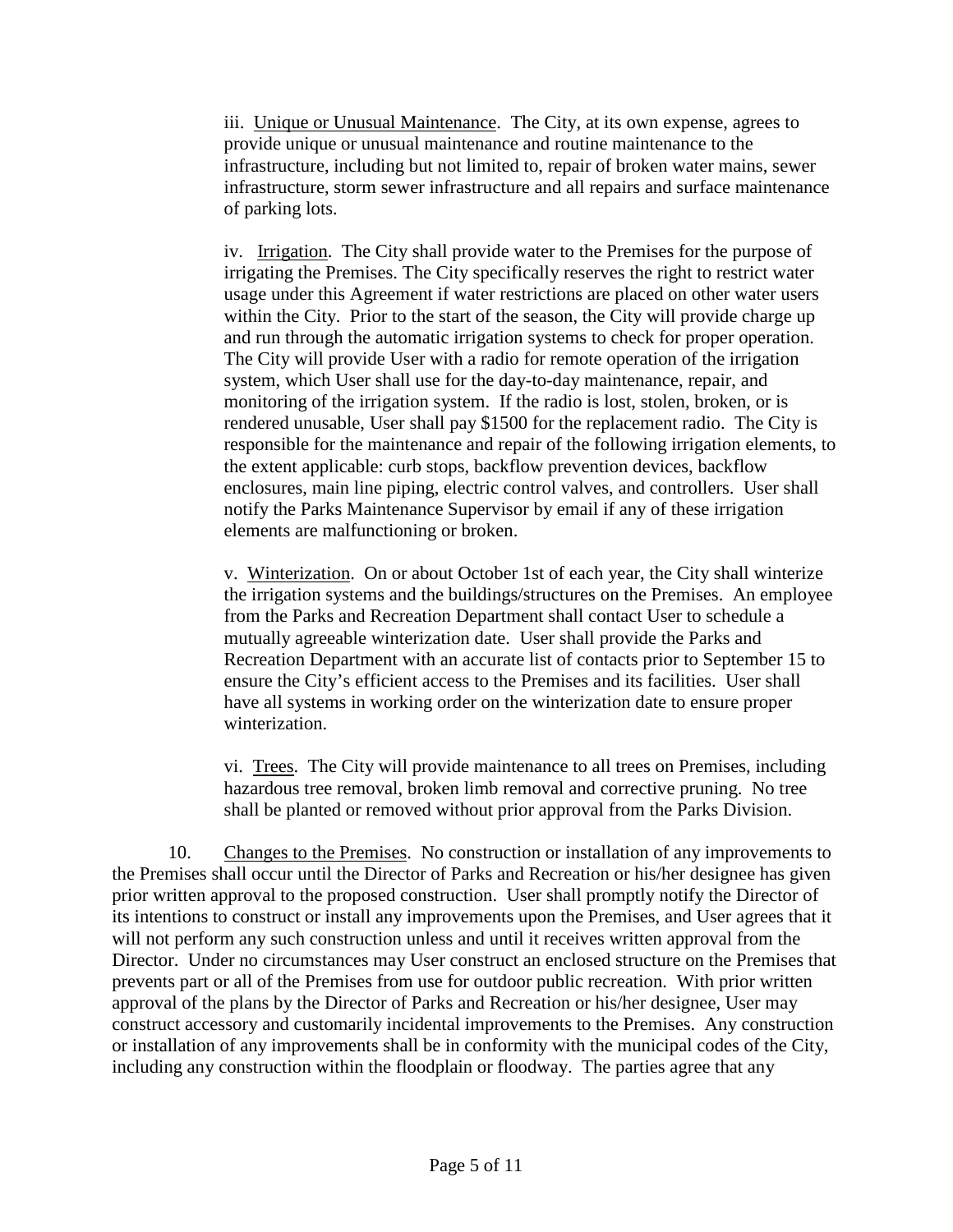permanent improvements or fixtures constructed by User on the Premises are the property of the City.

11. Land and Water Conservation Fund. The parties agree that the Premises are to be operated and maintained for public outdoor recreation purposes, in compliance with applicable provisions of the Land and Water Conservation Fund acts, regulations, and guidelines. The City shall place signs on the Premises that indicate that it was improved through the Land and Water Conservation Act and that the area is publicly owned and operated as a public outdoor recreation facility. User agrees to include the same language identifying the area as publicly owned and operated as a public outdoor recreation facility in all signage, literature, and advertising. Inclusion of this language on all signage, literature, and advertising is intended to eliminate the perception the area is private.

12. Fees Charged to the Public. User agrees that all fees charged by User to the public for entrance, use, or access to the Premises shall be competitive with fees charged by similar private facilities. The City shall have the right to request information related to fees charged by User to the public for access or use of the facilities and to request information from User that support the competitiveness of any such fees with similar private facilities. Upon receipt of such a request, User shall timely provide the requested information. If the City determines that the fees are not in compliance with this Section and/or the requirements of the LCWF guidelines, then User shall adjust its fees in accordance with the City's direction.

13. Non-Discrimination. The parties agree that User shall comply with all civil rights and accessibility legislation, including Title VI of the Civil Rights Act of 1984, Section 504 of the Rehabilitation Act, and the Americans with Disabilities Act, and User shall not on the grounds of race, color, sex, creed, religion, ancestry, national origin or disability discriminate or permit discrimination against any person or group of persons in any manner prohibited by local, state, or federal laws. By signing this Agreement, User certifies that it complies, and will continue to comply, with this nondiscrimination requirement.

The parties agree that signs posted in visible public areas on the Premises will indicate that use of the Premises complies with these nondiscrimination requirements. The parties agree that any statements in literature, advertising, and public information by User or the City about the Premises will state compliance with these nondiscrimination requirements.

14. Assignment. This Agreement shall not be assigned by User except on written consent and approval of the City. The fee(s) or payment(s) charged by User for any assignment shall be limited in value to the cost to User for utilities and maintenance, as applicable, of the Premises.

Requests for City approval of an assignment of this Agreement shall be submitted to the Director of Parks and Recreation no less than sixty (60) days before the assignment is intended to be effective. All such requests for approval shall include a copy of the proposed assignment and all relevant information, including any payment made as part of the proposed assignment. The City reserves the right to withhold consent for any such assignment, or to negotiate further with User and with intended assignee with regard to rights to the Premises, or to enter into a separate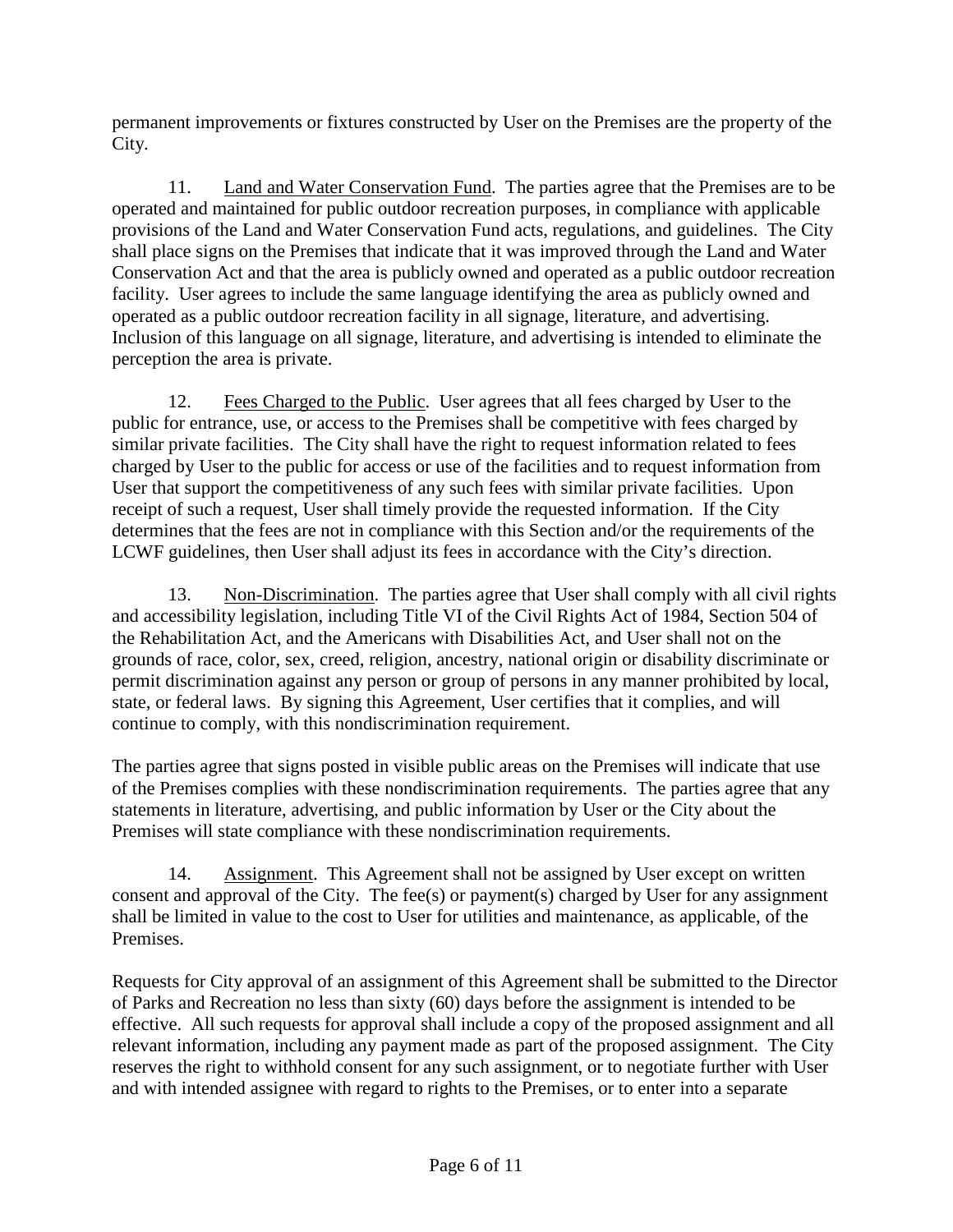agreement with assignee and/or User with regard to the intended assignment of all or a portion of the Premises.

15. Expense. The City shall assume no expenses as a result of this Agreement or any of the operations of User except for those expenses generated as a result of the City's own use as referenced above. User agrees to pay its own administration expenses, including but not limited to, lights and electricity, grounds crew, office supplies, miscellaneous equipment, and secretarial fees. User agrees that the electric utilities will be metered in the name of and billed directly to User and that all expenses incurred by it shall be paid within thirty (30) days of due date.

Unless otherwise agreed to by the City, User agrees to provide all funds and resources for use and maintenance of the Premises discussed in this Agreement. All costs expected and unexpected will be paid by User unless other arrangements are made with the City. If User makes any improvements to the Premises that are paid for with public funds, User shall comply with applicable bid laws.

16. Termination of Agreement. The City reserves the right to periodically review the performance of User to evaluate compliance with the terms of this Agreement. Either party may terminate the Agreement for breach of this Agreement upon thirty (30) days written notice to the breaching party. If the breaching party does not cure the breach prior to the date of termination, then the other party may terminate the Agreement. If the breaching party attempts to diligently cure the breach, to the extent such breach cannot be reasonably cured within thirty (30) days, the other party may grant additional time to cure as it deems appropriate, but is under no obligation to do so.

If User shall dissolve, become insolvent or otherwise unable to fulfill the terms of this Agreement, or abandon the use of the Premises, this Agreement shall terminate and User shall have no further rights hereunder. Discontinuation of use of all or part of the Premises for maintenance, repair or rehabilitation purposes of the grounds shall not be deemed as abandonment. If User changes the character of its operation significantly from that of a nonprofit corporation, then this Agreement shall terminate and User shall have no further rights hereunder.

17. Liability. User agrees that the City shall be held harmless from any and all liability arising from any operation or use under this Agreement of the described Premises by User or its agents or employees or any other person using the Premises. User further agrees to indemnify and defend the City against any and all claims arising from the operation or use under this Agreement of the described Premises by it and its agents, employees, assignees, invitees or any other person using the Premises. The parties agree that User may enter into separate agreements with other users of the Premises to hold harmless User and its directors, members, employees, and agents from claims arising from the use of others as discussed in this Agreement.

User agrees to purchase and maintain bodily injury and property damage insurance for each occurrence of injury or damage in the minimum amount of One Million Dollars (\$1,000,000) for each occurrence of injury or damage and an aggregate limit of not less than Two Million Dollars (\$2,000,000). The City shall be named an additional insured in said policy or policies and the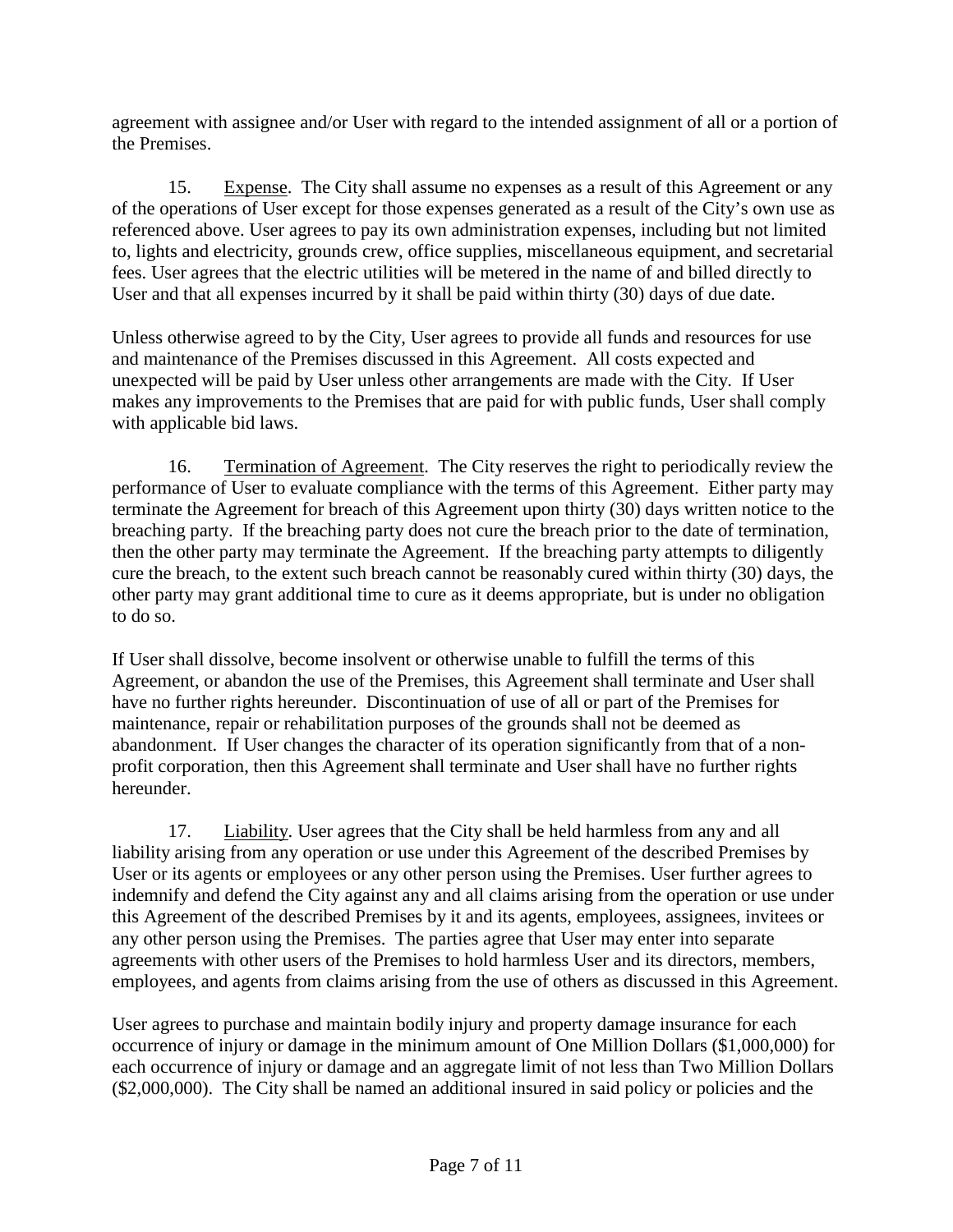User shall furnish to the City evidence of insurance by a certificate of insurance of required coverage. The parties agree that the City may adjust these insurance requirements on an annual basis and will provide written notice to User of any additional requirements for insurance required by this Section.

18. Public Accounting. User agrees to provide the Director of Parks and Recreation with a public accounting of its financial transactions no later than sixty (60) days after the close of its operating year. Such accounting shall be in the form of a report of income and expenses and a balance sheet of User's assets and liabilities. Such accounting shall be made available for public inspection at the City Finance Office.

19. Concession, Advertising, and Naming Rights. User shall have the right to operate concessions for the sale of beverages, food, programs, and other items usually sold in the public parks. User shall have the right to sell advertising space on the inside of the Premises boundaries, and all revenue derived from concessions and advertising shall belong to User. User also agrees to be responsible for cleaning and maintaining the concession area, including restrooms.

Lessee shall have the right to sell advertising space on the inside of the Premises boundaries (to face inward towards the Premises), and all revenue derived from advertising shall belong to Lessee. Lessee agrees to maintain and repair any physical advertising on the inside of the Premises. Lessee agrees to reimburse the City for any costs associated with removing such advertising if it is in a state of disrepair, if this Agreement has been terminated for any reason, or if the Agreement term has ended and the Agreement is not renewed.

20. City Authority. All matters pertaining to the terms of this Agreement shall be subject to the powers of the City Council and its designated authorized agents consistent with the laws of the State of South Dakota. The City Council appoints and delegates the Director of Parks and Recreation as the primary contact point for the City with User in administering and fulfilling the terms of this Agreement.

21. Relationship between the Parties. This Agreement does not create any employee/employer relationship between the City of Rapid City and User, its agents or employees. Nothing contained in this Agreement is intended to create a partnership or joint venture between User and the City, and no agent of User shall be the agent of the City. User covenants that it will not take any action in the name of, or by holding itself out as the agent of, the City of Rapid City.

22. Integration. The parties agree that this Agreement, along with any attachments, constitutes the entire understanding between the parties and supersedes all prior negotiations, agreements, and understandings, whether oral or written.

23. Savings Clause. Should any of portions of this Agreement be declared void, the remainder of the Agreement shall remain in full force and effect.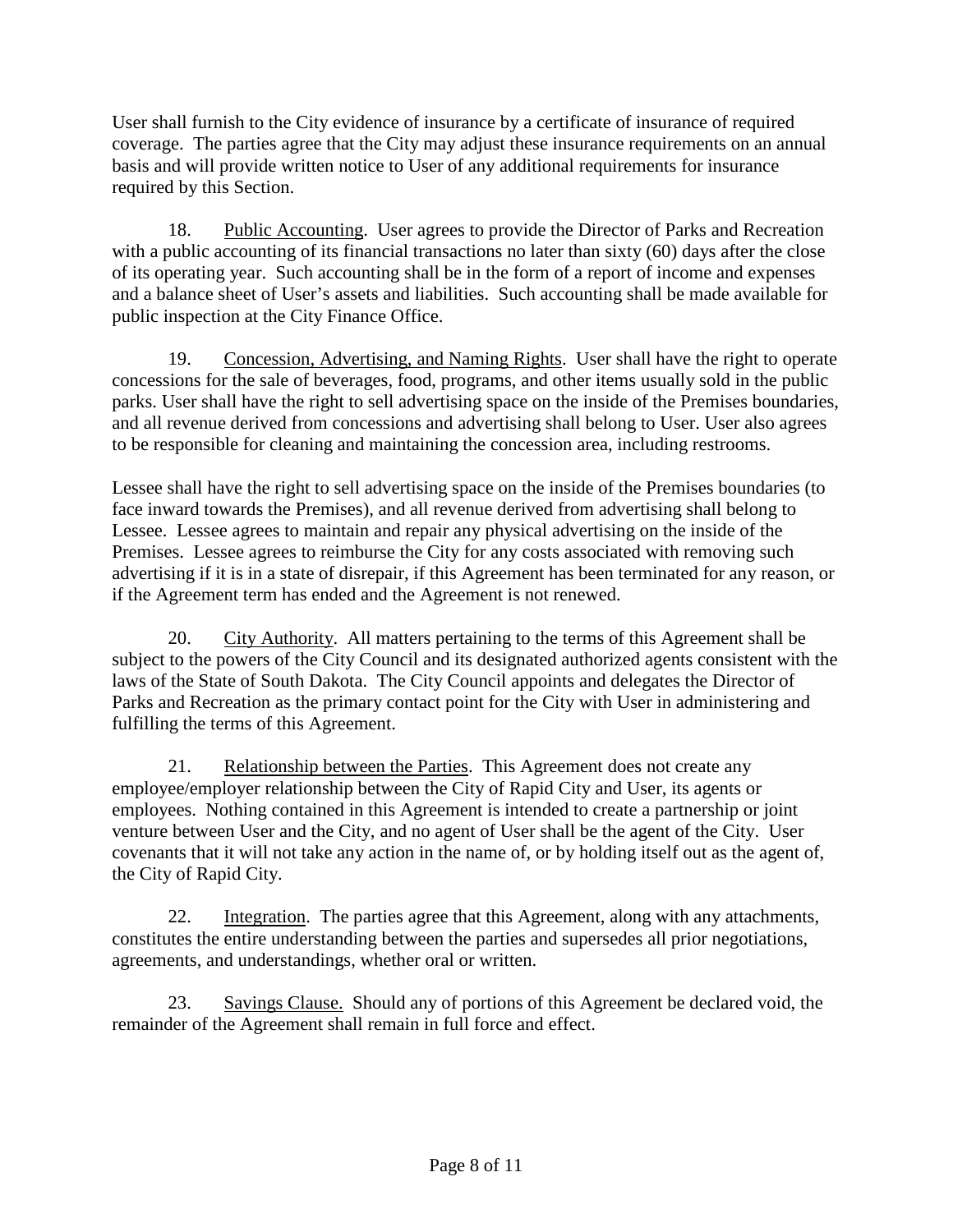24. Choice of Law. This Agreement shall be governed by the laws of the State of South Dakota and any action to enforce the terms of this Agreement shall be venued in the  $7<sup>th</sup>$ Judicial Circuit, Pennington County, South Dakota.

25. Waivers. The failure by one party to require performance of any provision of this Agreement shall not affect that party's right to require performance at any time thereafter, nor shall a waiver of any breach or default of this Agreement constitute a waiver of any subsequent breach or default or a waiver of the provision itself.

26. Amendments. This Agreement may only be amended by a written document duly executed by both parties.

27. Headings. The headings and numbering of the different sections of this Agreement are inserted for convenience only and are not to control or affect the meaning, construction or effect of any provision.

Dated this day of 3.2019.

CITY OF RAPID CITY

Steve Allender, Mayor

ATTEST:

\_\_\_\_\_\_\_\_\_\_\_\_\_\_\_\_\_\_\_\_\_\_\_\_\_\_\_\_\_\_\_\_\_\_ Finance Officer (SEAL)

State of South Dakota )

County of Pennington )

ss.

On this the day of  $\qquad \qquad .$  2019, before me, the undersigned officer, personally appeared Steve Allender and Pauline Sumption, who acknowledged themselves to be the Mayor and Finance Officer, respectively, of the City of Rapid City, a municipal corporation, and that they as such Mayor and Finance Officer, being authorized so to do, executed the foregoing instrument for the purposes therein contained by signing the name of the City of Rapid City by themselves as Mayor and Finance Officer.

IN WITNESS WHEREOF, I hereunto set my hand and official seal.

\_\_\_\_\_\_\_\_\_\_\_\_\_\_\_\_\_\_\_\_\_\_\_\_\_\_\_\_\_\_ (SEAL) Notary Public, South Dakota My Commission Expires: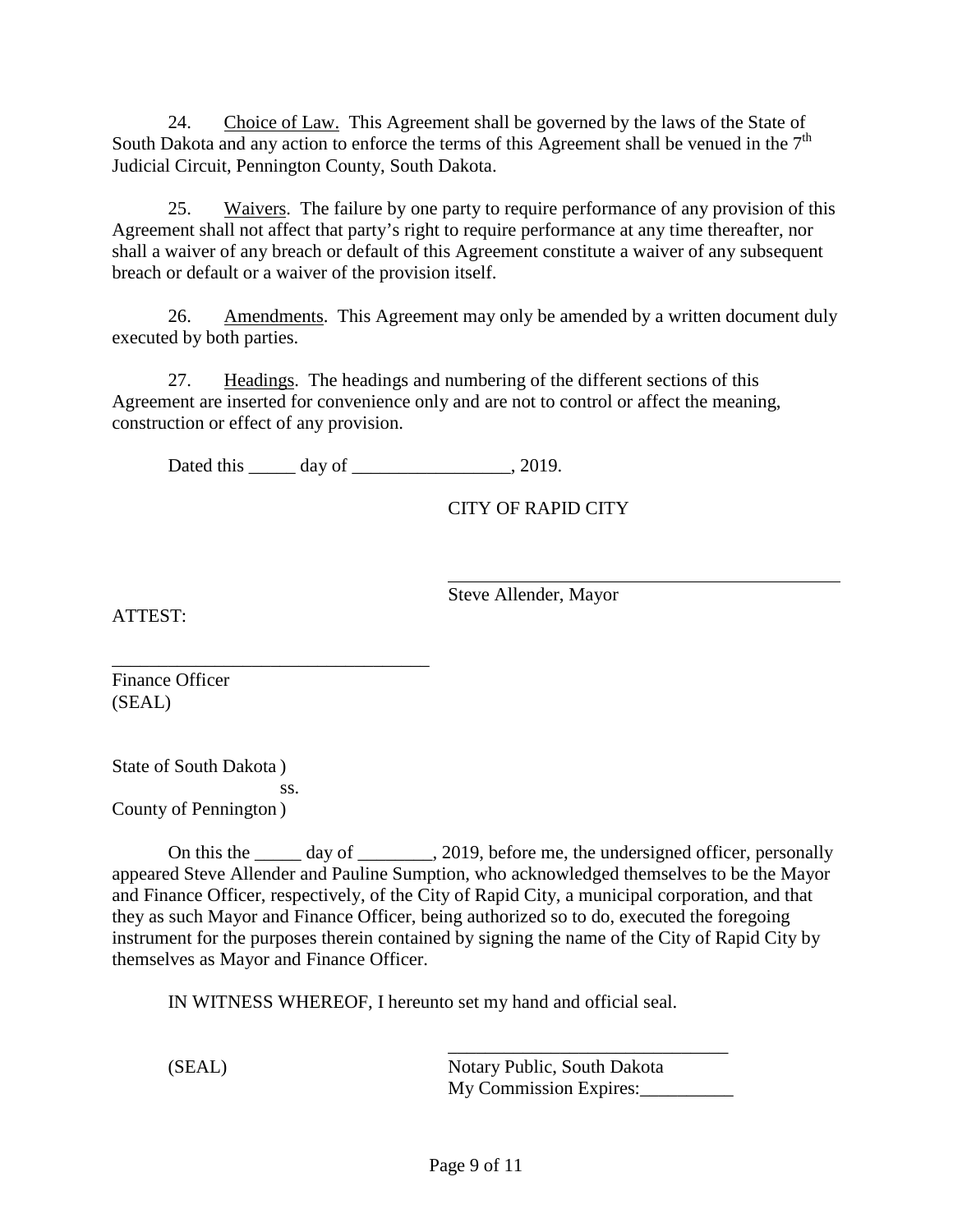Dated this \_\_\_\_\_\_ day of \_\_\_\_\_\_\_\_\_\_\_\_\_\_\_\_, 2019.

RAPID CITY BMX, INC.

By: Its: \_\_\_\_\_\_\_\_\_\_\_\_\_\_\_\_\_\_\_\_\_\_\_\_\_\_\_\_\_\_\_\_

State of South Dakota )

ss. County of Pennington )

On this the \_\_\_\_\_ day of \_\_\_\_\_\_\_, 2019, before me, the undersigned officer, personally appeared \_\_\_\_\_\_\_\_\_\_\_\_\_\_\_\_\_\_, who acknowledged himself/herself to be the of ., and that he/she, as such , being authorized so to do, executed the foregoing instrument for the purposes therein contained by signing the name of **by himself**/herself as  $\overline{\phantom{a}}$ .

IN WITNESS WHEREOF, I hereunto set my hand and official seal.

(SEAL) Notary Public, South Dakota My Commission Expires: \_\_\_\_\_\_\_ \_